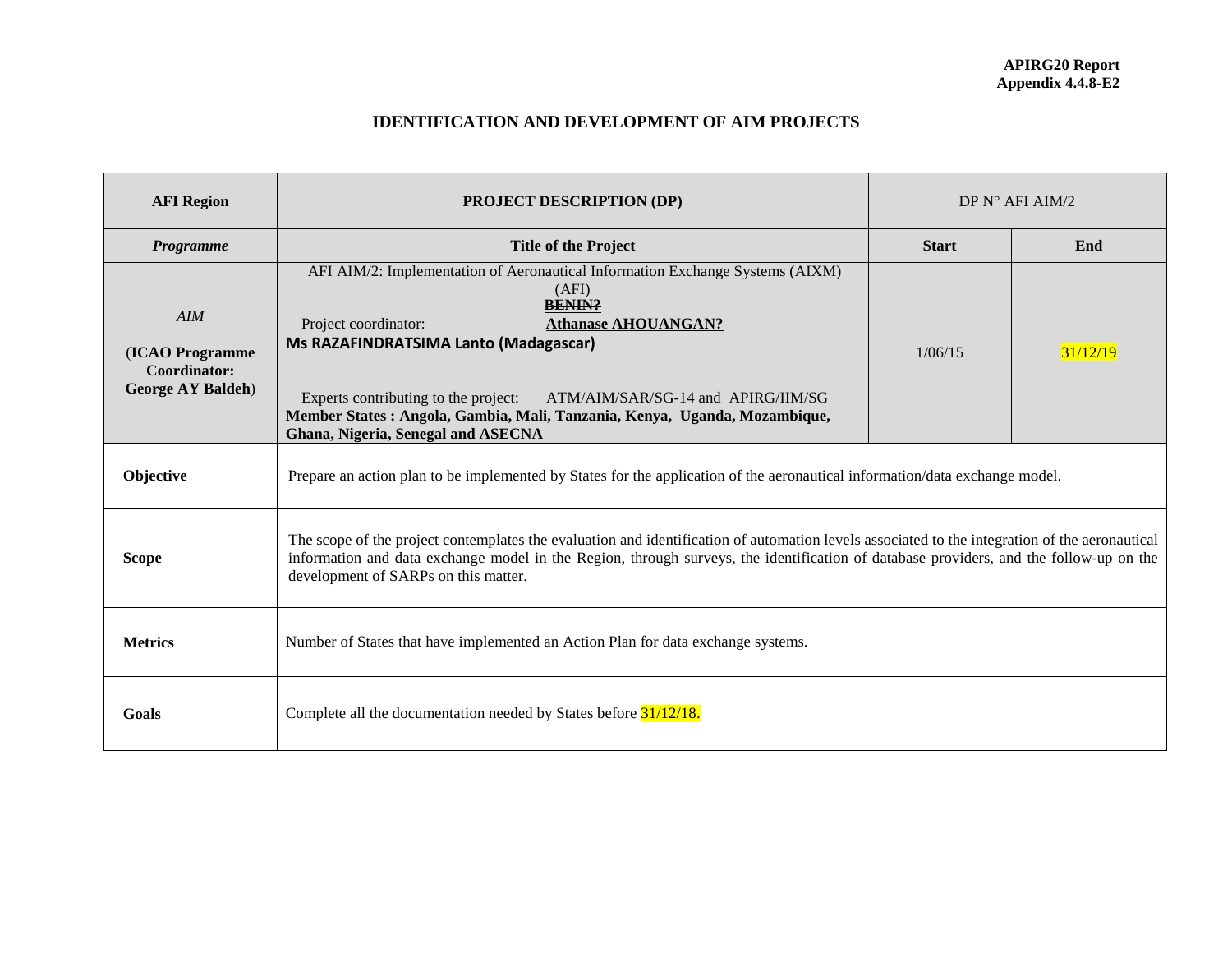| <b>Strategy</b>                                                    | Project activities will be coordinated among project members, the Project Coordinator, and the Programme Coordinator, mainly through<br>teleconferences (GoToMeeting application). Seminars/meetings are scheduled in accordance with work programme activities. The Project<br>Coordinator will coordinate with the Programme Coordinator for the inclusion of additional experts, if warranted by the tasks and work to<br>be performed. Coordination will take place between States in AFI Region and Stakeholders. The results of the work done will be submitted<br>to the consideration and review of State experts in the form of a final consolidated document for analysis, review, and approval, and for<br>presentation to the APIRG Infrastructure and Information Management Sub-Group (IIM/SG) by the Programme Coordinator. |                                                                             |                          |                              |                      |                                                                                                                                                                            |  |
|--------------------------------------------------------------------|--------------------------------------------------------------------------------------------------------------------------------------------------------------------------------------------------------------------------------------------------------------------------------------------------------------------------------------------------------------------------------------------------------------------------------------------------------------------------------------------------------------------------------------------------------------------------------------------------------------------------------------------------------------------------------------------------------------------------------------------------------------------------------------------------------------------------------------------|-----------------------------------------------------------------------------|--------------------------|------------------------------|----------------------|----------------------------------------------------------------------------------------------------------------------------------------------------------------------------|--|
| <b>Rationale</b>                                                   | Integrate aeronautical information so as to permit the interoperability of ATM systems while preserving safety, applying the information<br>exchange models.                                                                                                                                                                                                                                                                                                                                                                                                                                                                                                                                                                                                                                                                               |                                                                             |                          |                              |                      |                                                                                                                                                                            |  |
| <b>Related projects</b>                                            | This project is related to Project AFI ANFR B0 30/DATM "Implementation of the Quality Management Systems in the AIM units in AFI<br>States".                                                                                                                                                                                                                                                                                                                                                                                                                                                                                                                                                                                                                                                                                               |                                                                             |                          |                              |                      |                                                                                                                                                                            |  |
| <b>Project deliverables</b>                                        |                                                                                                                                                                                                                                                                                                                                                                                                                                                                                                                                                                                                                                                                                                                                                                                                                                            | Relationship<br>with the<br>performance-<br>based<br>regional plan<br>(PFF) | Responsible<br>party     | *Status of<br>Implementation | <b>Delivery date</b> | <b>Comments</b>                                                                                                                                                            |  |
| Survey of the provision of IAIP,<br>using a table.                 |                                                                                                                                                                                                                                                                                                                                                                                                                                                                                                                                                                                                                                                                                                                                                                                                                                            | PFF: AFI<br>AIM/2                                                           | Programme<br>coordinator |                              | 31/12/18             | Send IAIP table to the state by WACAF/EASF<br>letter before APIRG/20 meeting                                                                                               |  |
| Circulation of IAIP survey to<br><b>States</b>                     |                                                                                                                                                                                                                                                                                                                                                                                                                                                                                                                                                                                                                                                                                                                                                                                                                                            | PFF: AFI<br>AIM/2                                                           | Programme<br>coordinator |                              | 31/12/18             | APIRG/20 is an occasion to sensitize state to<br>give reply                                                                                                                |  |
| Collection and updating                                            |                                                                                                                                                                                                                                                                                                                                                                                                                                                                                                                                                                                                                                                                                                                                                                                                                                            | PFF: AFI<br>AIM/2                                                           | Programme<br>coordinator |                              | 31/12/18             | Centralise state reply and have a reel situation                                                                                                                           |  |
| Collection of experiences in AFI<br>States with the electronic AIP |                                                                                                                                                                                                                                                                                                                                                                                                                                                                                                                                                                                                                                                                                                                                                                                                                                            | PFF: AFI<br>AIM/2                                                           | Programme<br>coordinator |                              | 31/12/18             | From IAIP table established with state reply,<br>send a letter to state who has implemented eAIP<br>order to have synthetic view<br>in<br>on<br>implementation experiences |  |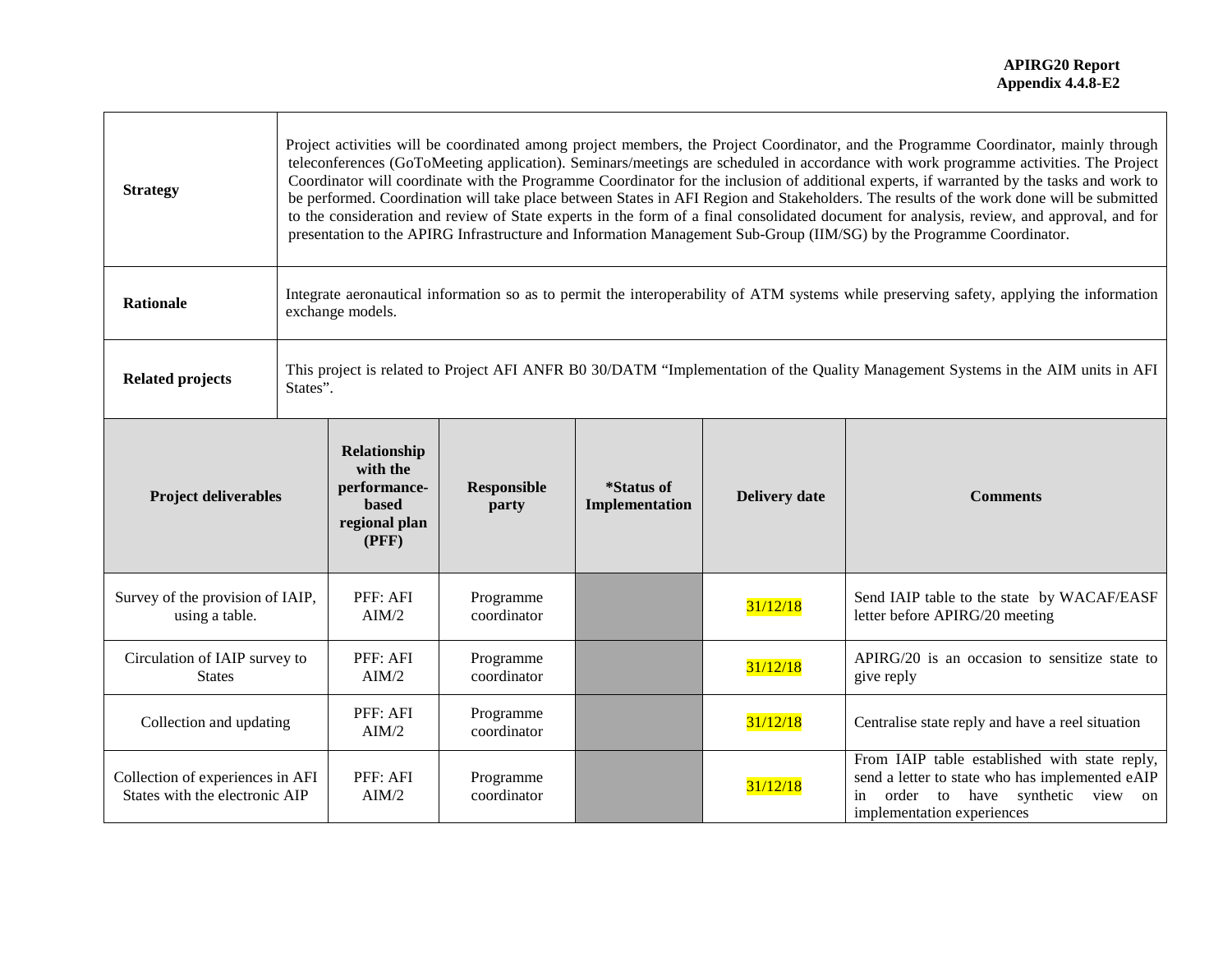| Organise AIXM seminar                      |                                                                                                                                                                                                                                                                                                                                                                                                                                                                                                                                                                                    | PFF: AFI<br>AIM/2                               | Programme<br>coordinator |  | August 16<br>Delivered 6-8/10/16 | AFI Region AIXM 5.1 Workshop<br>(Dakar, Senegal, 6-8 October 2016)                                                                     |  |
|--------------------------------------------|------------------------------------------------------------------------------------------------------------------------------------------------------------------------------------------------------------------------------------------------------------------------------------------------------------------------------------------------------------------------------------------------------------------------------------------------------------------------------------------------------------------------------------------------------------------------------------|-------------------------------------------------|--------------------------|--|----------------------------------|----------------------------------------------------------------------------------------------------------------------------------------|--|
| Analyse Eurocontrol AIXM<br>specifications |                                                                                                                                                                                                                                                                                                                                                                                                                                                                                                                                                                                    | PFF: AFI<br>AIM/2                               | Project<br>coordinator   |  | 31/12/18                         | After AIXM seminar, specifications analyse will<br>be done by project members. A summary will<br>be provided to Programme coordinator. |  |
| Develop guidance material                  |                                                                                                                                                                                                                                                                                                                                                                                                                                                                                                                                                                                    | ASBU: BO30<br><b>DATM</b>                       | Project<br>coordinator   |  | 31/2/2018                        | From EUROCONTROL AIXM specifications<br>Project members will provide a guidance<br>materiel                                            |  |
| Develop AIXM action plan for<br>the States |                                                                                                                                                                                                                                                                                                                                                                                                                                                                                                                                                                                    | PFF: AFI<br>AIM/01<br>ASBU: BO30<br><b>DATM</b> | Project<br>coordinator   |  | 31/12/18                         | AIXM plan will be available to be proposed to<br>the state.                                                                            |  |
| <b>Resources required</b>                  | Designation of experts in the execution of some of the deliverables. Commitment by States to support the coordinators and experts.<br>Funds to conduct the meetings, missions and to translate reports, regional guides and manuals. Likewise, participants must be given<br>facilities to participate in Go To Meetings.<br>Funds to conduct audit trials. States could cover the cost of trials by their lead auditors, since the experience obtained will contribute to<br>improve the system. Likewise, participants must be given facilities to participate in GoTo Meetings. |                                                 |                          |  |                                  |                                                                                                                                        |  |

\**Grey Task not started*

*Green Activity underway as scheduled Yellow Activity started with some delay but expected to be completed on time*

*Red It has not been possible to implement this activity as scheduled; mitigating measures are required*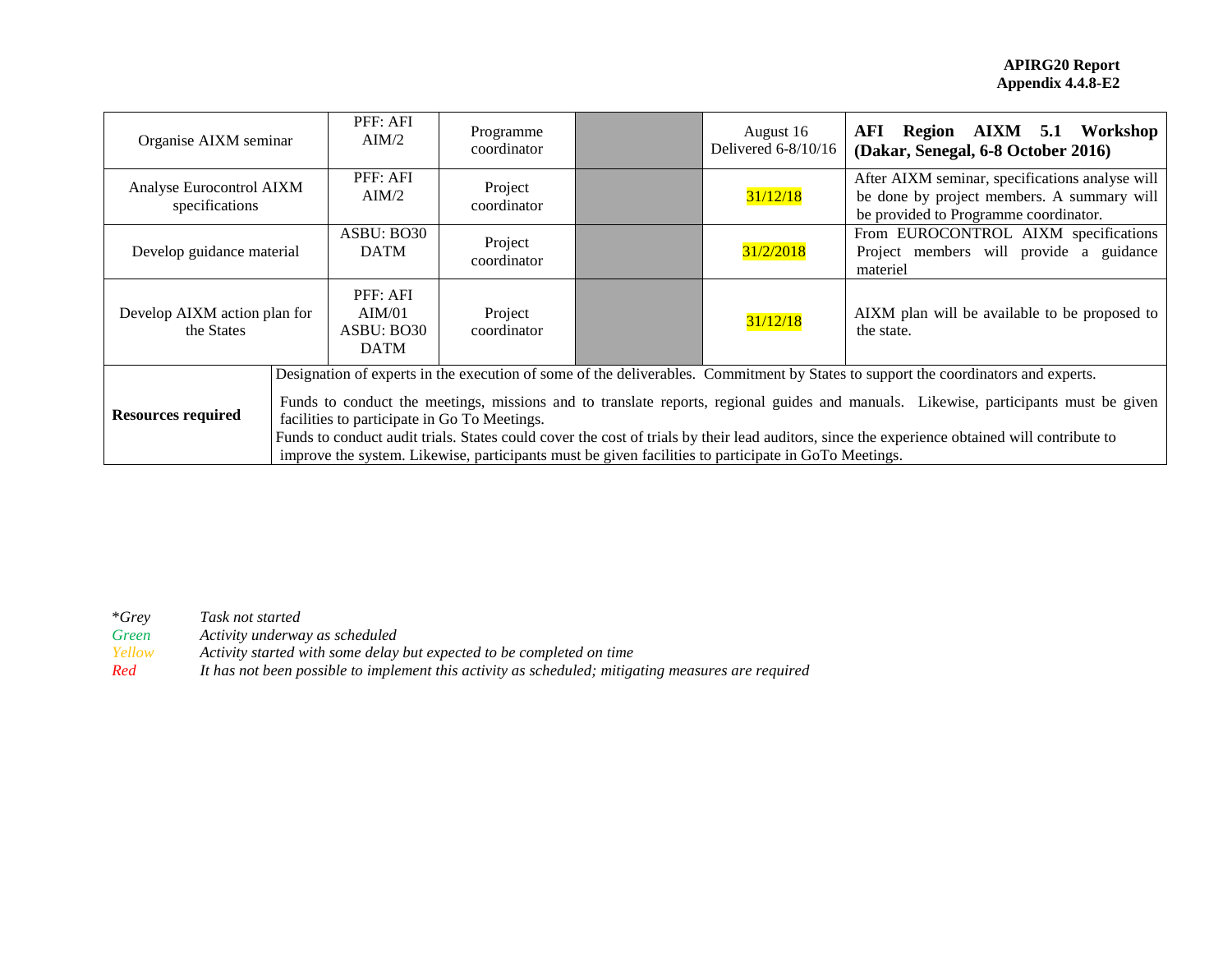## **AFI AIXM PROJECT MEMBERS**

| $N^{\circ}$             | <b>NAME</b>           | <b>STATE</b>      | <b>EMAIL</b>                                |
|-------------------------|-----------------------|-------------------|---------------------------------------------|
| 1                       | Ambrosio PAKA         | <b>ANGOLA</b>     | ambrosiopaka@yahoo.com.br                   |
| $\overline{2}$          | <b>Manuel LOPES</b>   | <b>ANGOLA</b>     | mlopes@enana-ao.com                         |
| 3                       | <b>Ousmane GUINDO</b> | <b>MALI</b>       | ousguindo@yahoo.fr                          |
| $\overline{\mathbf{4}}$ | NAIMU K. BENTA        | <b>TANZANIA</b>   | nbenta@tcaa.go.tz                           |
| 5                       | Joseph K. MAINA       | <b>KENYA</b>      | jkmaina@kcaa.or.ke                          |
| $6\phantom{1}$          | Tibenderana           | <b>UGANDA</b>     | mtibenderana@caa.co.ug                      |
| $\overline{7}$          | <b>CELIA BALATE</b>   | <b>MOZAMBIQUE</b> | Celia.balate@iacom.gov.mz                   |
| 8                       | <b>Daniel MENSAH</b>  | <b>GHANA</b>      | mdaniel@gcaa.com.gh                         |
| 9                       | <b>Felix ANYANWU</b>  | <b>NIGERIA</b>    | fellymariae@yahoo.com                       |
| 10                      | S. B. SHITTU          | <b>NIGERIA</b>    |                                             |
| 11                      | Abdoulaye NDIAYE      | <b>SENEGAL</b>    | Ndiayeb1@yahoo.fr                           |
| 12                      | James COLE            | <b>GAMBIA</b>     | jcole@gcaa.aero                             |
| 13                      | Athanase AHOUANGAN    | <b>ASECNA</b>     | ahouanganath@asecna.org/athanasea@gmail.com |

South Africa Mauritania